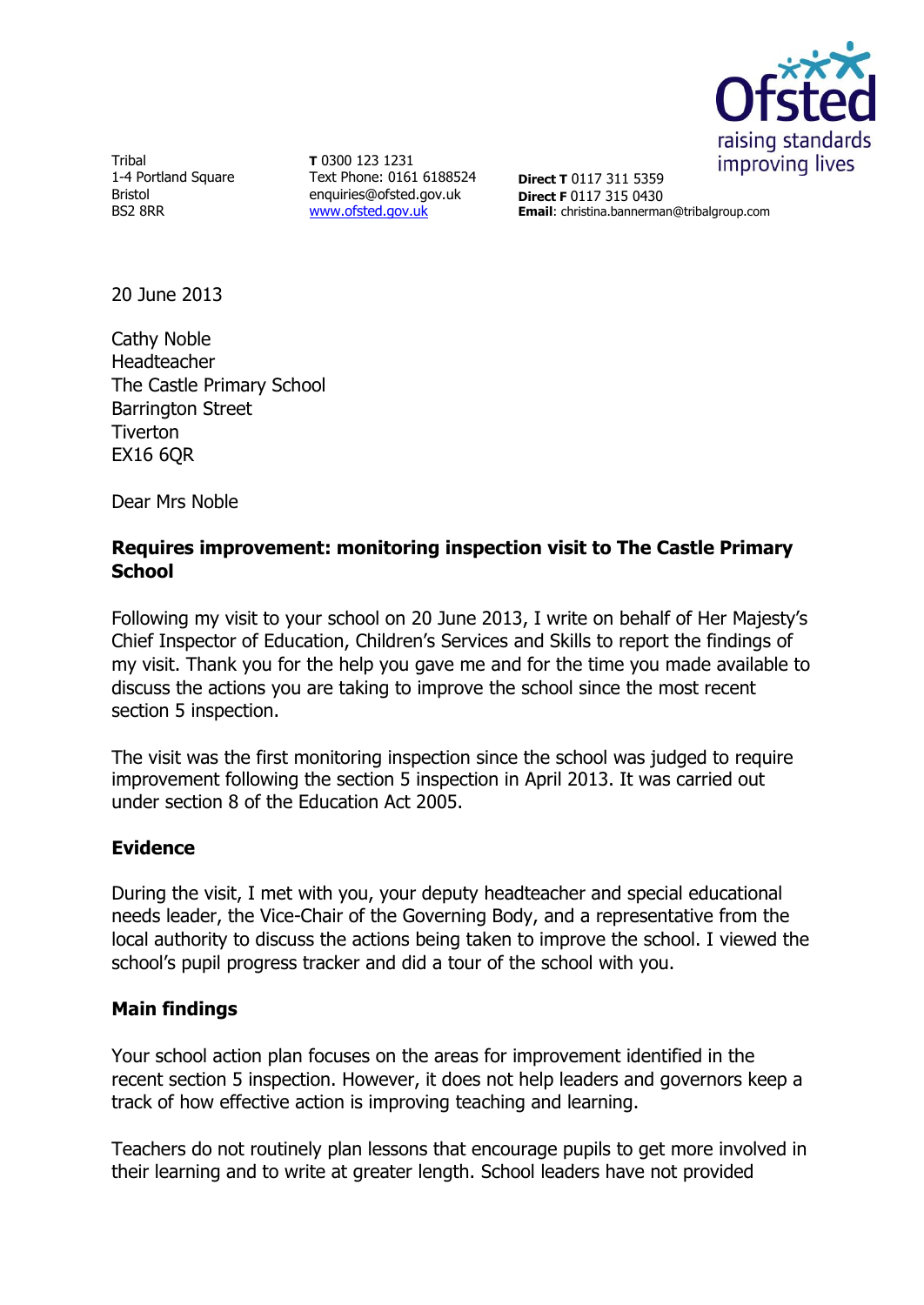

sufficient guidance on how pupils' skills, including literacy skills, can be improved using this approach. The feedback to teachers you and other leaders provide following lesson observations does not pick out aspects of teaching that could be improved. As a result teaching is not improving fast enough. However you are rightly questioning teachers more precisely about the progress of pupils in their classes.

Since the inspection, more regular checking of pupils' written work by teaching teams has helped to improve teachers' confidence in assessing pupils' progress. As a result interventions for pupils who need extra help with English are better organised, and more now take place during the lesson. The additional training for teachers in teaching letters and sounds has improved pupils' progress in this aspect of reading.

Senior leaders are not clear about their roles and responsibilities for improving the school. This is something you are working with the local authority and governors to rectify, but has slowed improvement since the last inspection. Year group leaders do not provide strong leadership for their teams. As a result improvements to teaching are not widespread despite encouragement for teachers to work more collaboratively.

Governors are clear about the need to improve the school's performance. They have not yet discussed the way they monitor and evaluate the school's work. They have stabilised the school's finances and separated out the additional funding for those in receipt of the pupils premium. How this is spent and measuring the impact is one of their pressing priorities.

Senior leaders and governors are not taking effective action to tackle the areas requiring improvement identified at the last section 5 inspection. The school should take immediate action to:

- $\blacksquare$  implement plans to re-structure the senior leadership team. Clarify the roles and responsibilities of all leaders and managers, including governors in judging the impact of actions on improving school performance
- put in place a robust programme of checking on learning so that barriers to improving teaching can be removed
- seek help from other schools in establishing a programme of lessons that inspire pupils, particularly boys, and raise expectations.

HMI was unable to meet with the full governing body and will return to do so as soon as possible.